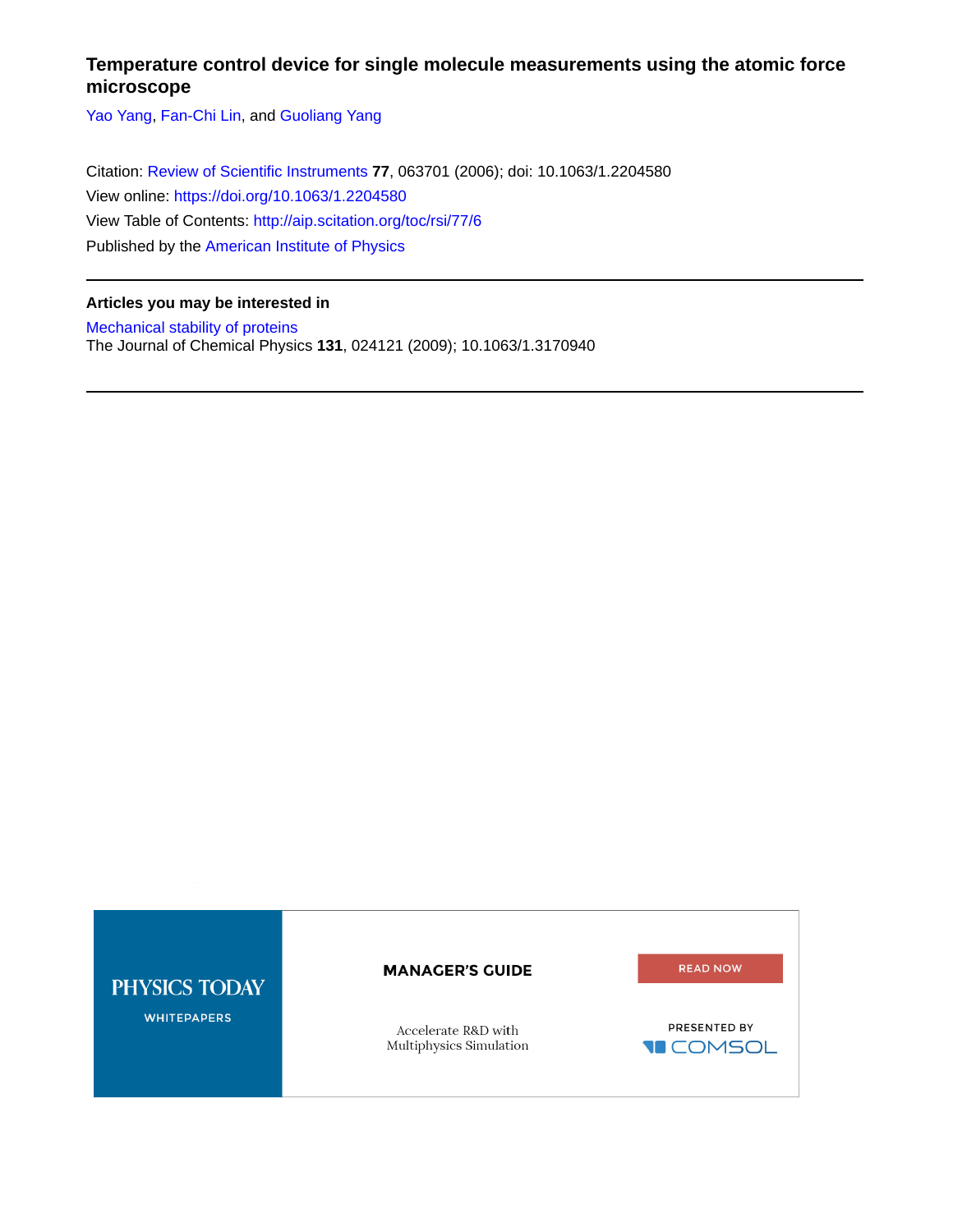# **[Temperature control device for single molecule measurements using](http://dx.doi.org/10.1063/1.2204580) [the atomic force microscope](http://dx.doi.org/10.1063/1.2204580)**

Yao Yang, Fan-Chi Lin,<sup>a)</sup> and Guoliang Yang<sup>b)</sup> *Department of Physics, Drexel University, Philadelphia, Pennsylvania 19104*

(Received 19 January 2006; accepted 16 April 2006; published online 7 June 2006)

The design and implementation of a temperature control device for the atomic force microscope (AFM) are described. This device is based on a thermoelectric module which can be used for both heating and cooling the samples in the AFM liquid chamber within the range of  $5-50$  °C. A thermocouple is inserted in the liquid chamber to measure the sample temperature. A commercial thermoelectric temperature controller is used to keep the temperature constant during a measurement, which can be stabilized within 0.1 °C. To dissipate the heat generated by the thermoelectric module during cooling, a water cooled heat sink is used. Using this device, imaging and mechanical unfolding experiments were carried out at different temperatures. The results show that the temperature control device does not significantly reduce the imaging capacities of the AFM, and that the force-induced unfolding of individual protein molecules can be readily observed at different temperatures. Temperature dependent single molecule measurements can broaden the applications of AFM and reveal new insights into the macromolecular structures and processes. © 2006 American Institute of Physics. [DOI: [10.1063/1.2204580](http://dx.doi.org/10.1063/1.2204580)]

## **INTRODUCTION**

The atomic force microscope (AFM) has been widely used in experimental research in biophysics due to its unique capabilities to obtain three-dimensional images of biomolecules with high resolutions in physiologically relevant buffers and to detect the weak interaction forces between individual macromolecules. For example, AFM has been used to follow the dynamic process of protein binding to  $DNA<sub>1</sub><sup>1</sup>$  and AFM force measurement has directly determined the base pairing forces of DNA molecules. AFM has also been used to measure solution viscosity by monitoring the power spectrum of AFM cantilever fluctuations.<sup>2</sup> In the past several years, significant new insights have been obtained on the process of protein folding and unfolding by using the AFM to investigate the mechanical force induced unfolding and refolding of individual protein molecules. $3-12$  The study of the force induced unfolding of the immunoglobulin (Ig) domains of titin, a giant sarcomeric protein of striated muscle, using the AFM revealed the molecular mechanisms of passive force generation in muscles. $3$  The mechanical stability and kinetic properties of tandem spectrin repeat, $4$  T4 lysozyme, $5$  ubiquitin, vascular cell adhesion molecule-1  $(VCAM-1)$ ,<sup>13</sup> and the Ig domains of a cell adhesion molecules,<sup>14</sup> have also been investigated by this approach. The folding trajectory of ubiquitin molecules was characterized with the AFM operation in the constant force mode, revealing that the folding process did not simply follow a two state model, but involved a more complicated series of conformation changes.<sup>12</sup> Additional information can be obtained about the systems under study if more variables can be controlled and varied in these experiments.

To increase the information content of AFM measurements, various instrumental improvements have been attempted. One of these is to add the capability to control the sample temperature, since temperature is an important parameter often used in experimental research in biophysics, biochemistry as well as material sciences. Temperature dependent measurements can provide important information on processes such as phase transitions and macromolecular reactions in microscopy experiments. The structures of biological molecules and other materials, as well as the processes of biomolecular binding can be modulated by temperature.<sup>15</sup> For example, the temperature-induced surface roughness change of NiTi shaped memory thin films was measured by temperature-controlled AFM, $^{16}$  and the phase transition temperature was then determined. The phase transition from the  $L_{\alpha}$  to  $P_{\beta}$  phase of dimyristoylphosphatidylcholine (DMPC) was studied by temperature-controlled AFM at a high temperature resolution  $(0.1 \degree C)^{17}$  The dynamic process of phase transition of poly[(R)-3-hydroxybutyrate (P3HB) single crystals was studied within a temperature range of  $25-140$  °C.<sup>18</sup> Recently temperature dependent experiments on forceinduced protein unfolding were carried out, in which spectrin repeats were mechanically unfolded with the AFM at several temperatures from 10 to 42  $^{\circ}$ C.<sup>9</sup> The results showed that temperature induced-structural changes induced shifts in unfolding pathways.<sup>19</sup> An estimation of the energy landscape roughness of a protein complex was accomplished by measuring the temperature dependent unbinding forces with a commercial AFM.<sup>19</sup>

Various methods for temperature control have been reported for different purposes. Cryogenic atomic force

a)Present address: Department of Physics, University of Colorado, Boulder, CO 80309.

b)Author to whom correspondence should be addressed; electronic mail: gyang@drexel.edu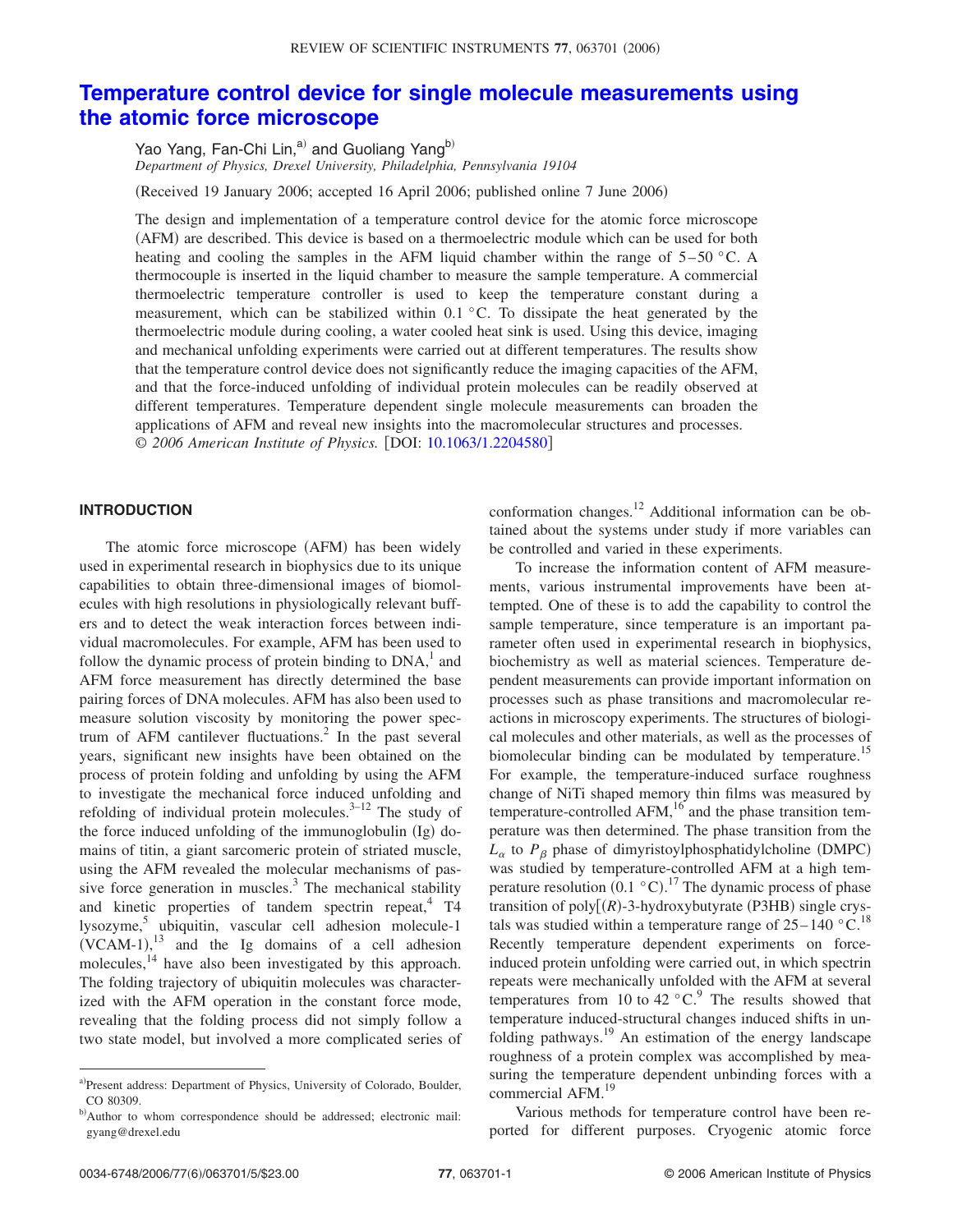microscopes<sup>20–24</sup> (cryoAFMs) were developed to operate at temperature as low as a few kelvins to study tip-gated conductance of a GaAs high electron mobility transistor device and to image biological samples<sup>22</sup> with high spatial resolutions. A combined AFM and high resolution optical microscope, which could simultaneously acquire force and optical images over the temperature range  $(4-300 \text{ K})$ , was reported.<sup>25</sup> In the design, cooling was provided by a liquid helium flow cryostat and the microscope was cylindrical with a height of 14.5 cm and a diameter of 3.55 cm to fit in the cryostat. A hydrothermal AFM which could perform imaging in aqueous solutions at temperatures up to 150 °C and six atmospheric pressures was reported, $^{26}$  where a resistively heated ceramic booster heater was used to maintain the temperature of the solution. In the temperature dependent protein unfolding studies,<sup>9</sup> the low temperature was achieved by operating the AFM in a cold room. Generally speaking, it is easier to design and build heating stages for AFM to perform temperature dependent experiments above room temperature. There are commercially available heating stages for various AFM models.<sup>15,27</sup> It is more complicated to design an effective and user friendly cooling stages for AFMs. There have been only a limited number of reports on such devices. A variable temperature fluid stage that could work from −5 to 130 °C was reported by Workman and Manne.28 This stage, with a size of  $5 \times 5 \times 2$  cm<sup>3</sup>, was based on a thermoelectric (Peltier) module and used with a Dimension 3100 AFM (Veeco/Digital Instruments, Santa Barbara, CA). Another temperature control method for AFM experiments was reported by Hegner *et al.*<sup>29</sup> In this approach, a fluid cell was built in such a way that the enclosed buffer solution was in direct contact with a Peltier element which controlled the temperature of the solution. This design was used to investigate the temperature dependence of the unbinding forces between complementary DNA strands.<sup>30</sup> Peltier device based AFM stages have also been developed commercially for several specific models.<sup>15,27</sup>

Our goal was to have a convenient and efficient temperature control device for the AFM to carry out single molecule experiments in the temperature range most relevant to biological samples. The commercial products do not meet all of our needs. Therefore we designed and built a temperature control device that works well for the temperatures at which water is in the liquid phase. The device is based on a small Peltier module and a microthermocouple, and it can control the sample temperature within the range of 0 to 50 $\degree$ C with a precision of 0.1 °C. To test the performance of the temperature control stage, imaging and protein unfolding experiments were carried out at different temperatures using a multimode Nanoscope IIIa AFM Veeco/Digital Instruments, Santa Barbara, CA).

## **INSTRUMENTATION**

#### **Instrumental design**

The main difficulties of building the temperature control devices are the high mechanical and temperature stability requirements of AFM measurements, the continuous change of temperatures from above room temperature to below room



FIG. 1. Schematic of the temperature control system fitted to an AFM scanner and a liquid chamber, which is positioned inside the AFM head. (a) A side view of the temperature control device. The liquid cell is supported by the three ball bearings in the AFM head, and the piezoelectric scanner can move the sample (deposited on the gold surface) in three dimensions with respect to the AFM tip. The o-ring (6 mm in diameter) seals  $\sim$  50  $\mu$ l of liquid in which the cantilever and the thermocouple are immersed. Flexible tubes (3.6 mm in diameter) are connected to the inlet and outlet of the heat sink to pass the cooling water. (b) The electrical connections of the temperature control system.

temperature, and the space limitations of the AFMs. The device needs to keep the temperature stable for an extended period of time, and also be able to change the sample temperature in a time scale of several minutes. For many AFM models, the space is limited for adding extra components, which restricts the choices of cooling methods and interferes with the heat dissipation. Mechanical vibrations are detrimental to AFM measurements; therefore fans or pumps cannot be utilized. A thermoelectric (Peltier) module was selected as the heating/cooling element for the device since it can provide continuous cooling and heating without moving parts. Figure 1 shows the overview of the temperature control device mounted on the AFM with a liquid chamber. Gold coated glass cover slip, onto which sample is deposited, is mounted on the Peltier device using thermal grease (TG-001, Melcor, Trenton, NJ). Good thermal contact between the cover slip and the Peltier surface is critical for efficient cooling and heating, and in the meantime, a stable bond between the two surfaces is necessary for AFM operation. It was found that this thermal grease satisfies both requirements after testing several different types.

The Peltier module used in the device was purchased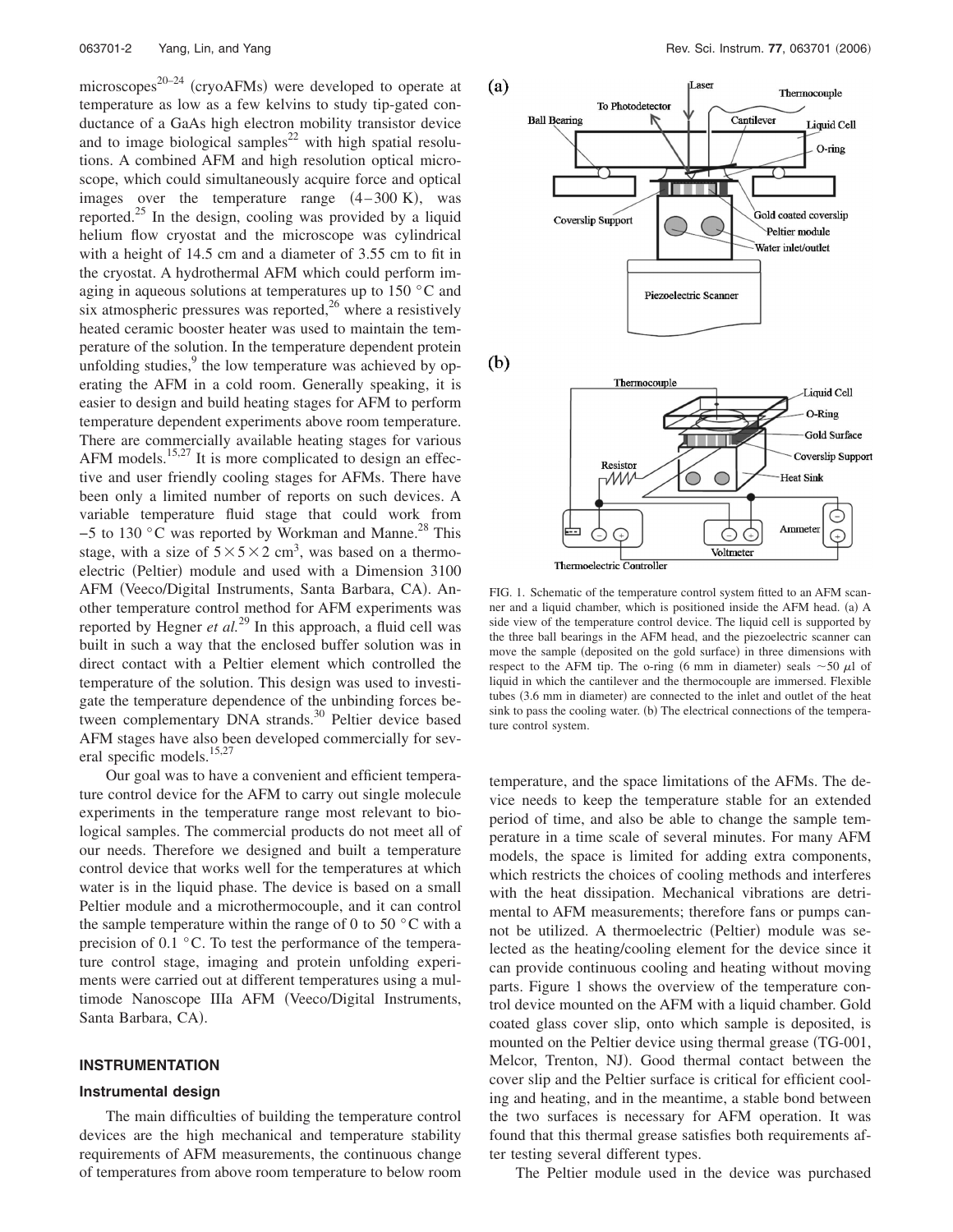from Melcor (model MTCA hot2.0-18-F2A, Trenton, NJ 08648), with dimensions of  $6.0 \times 7.2 \times 2.2$  mm<sup>3</sup>. This module was chosen because it has a surface area that matches the bottom surface area of the liquid chamber (enclosed by an o-ring) thus providing the most efficient control, while larger modules caused longer delay times for temperature changes and required larger heat sink for cooling operations. A commercial thermoelectric controller (model MTCA 6040, from Melcor, Trenton, NJ) and a microthermocouple (Chromega<sup>TM</sup>-Constantan E-type, 125  $\mu$ m diameter, from Omega Engineering, Inc. Stamford, CT) were used for controlling the sample temperature.

When the system works in the cooling mode, a water cooled heat sink (made of brass, with dimensions of  $1 \times 1$  $\times$  1 cm<sup>3</sup>) is used to dissipate heat from the hot surface of the Peltier device, as shown in Fig. 1. The Peltier module is fixed on the heat sink by thermal epoxy TEC-002, Melcor, Trenton, NJ 08648), and a 12 mm diameter steel disk is glued by super glue (Super Glue Corporation, Pacer Technology, Racho Cucamonga, CA) to the bottom of the heat sink. Two flexible tubes [inside diameter  $(I.d.) = 1.8$  mm and outside diameter  $(o.d.) = 3.6$  mm] are used to pass water through the heat sink. Cold water is drawn from a large container through siphoning. Experiments showed that the water flowing did not introduce a significant amount of noise to the measurement results (see Fig. 4). A stable temperature of 5 °C could be achieved with a water flow rate of 0.03 ml/s. When working at temperature above  $15\text{ °C}$ , water cooling was not needed. To assemble the temperature control system, the protein sample is deposited on the gold coated glass cover slip, which is then attached to the surface of the Peltier device via thermal grease (TG-001, Melcor, Trenton, NJ). Since the glass cover slip is larger than the surface of Peltier device, a supporting feature was added on the top surface of the heat sink to prevent tilting of the cover slip when the o-ring is pressed on it, as shown in Figs.  $1(a)$  and  $1(b)$ . Digital multimeters are used to monitor the voltage and current applied to the Peltier module, and a resistor is used for overload protection.

#### **Sample preparation and AFM measurements**

Ubiquitin molecules are used for the protein unfolding experiments. The ubiquitin molecules are connected into polymers that have been synthesized via a protein engineering approach.<sup>6</sup> In the pulling experiments, the ubiquitin molecules unfold one by one, each unfolding event generates a peak in the force-extension curve. The experimental procedures were described in detail elsewhere.<sup>6</sup> Briefly, the protein was dissolved in phosphate-buffered saline (PBS) buffer with a protein concentration of 50  $\mu$ g/mol, and ~20  $\mu$ l of the protein solution was deposited on a fresh gold surface. A LABVIEW (National Instruments, Austin, TX) program was used to control the movements of the AFM cantilever, whose spring constant was known through a calibration procedure. The tip was first pushed onto the sample surface with a force of a few nanonewtons for 5 s to allow the molecules to interact with and attach to the tip. Then the tip was retracted from the surface with a specified pulling speed. The force exerted on protein polymer was then measured as a function



FIG. 2. (Color online) Performance of the temperature control device. (a) Stability of the sample temperature. The data show that when the set temperatures were 5, 15, and 25 °C, respectively, the sample temperature was stabilized at averages of 5.1 (squares), 14.9 (diamonds), and  $25.1 \text{ °C}$ (circles), respectively, with fluctuations less than  $0.1 \degree C$ . The solid lines are the average values of the measured temperatures. (b) The rate of temperature change after lowering the set temperature. At  $t < 0$ , the temperature was stable at 25 °C. At  $t=0$ , the set temperature was changed to 5 °C, and the sample temperature was measured every 20 s (filled circles). The decreasing part of the curve can be fitted well with an exponential function  $T = T_1$  $+(T_0-T_1)\exp(-t/\tau)$ , with  $\tau=36$  s (solid line).

of the relative extension. The cantilevers used in the experiments were triangular  $Si<sub>3</sub>N<sub>4</sub>$  cantilevers (model MLCT-AUHW, cantilever A), purchased from Veeco Metrololgy (Santa Barbara, CA), with a nominal spring constant of 50 pN/nm.

## **EXPERIMENTAL RESULTS AND DISCUSSION**

#### **Performance of the temperature control device**

Using the Nanoscope IIIa AFM Veeco/Digital Instruments, Santa Barbara, CA), the temperature stability and the heating/cooling rates of the temperature control device were determined. The temperature controller was set to dual mode which could go continuously from cooling to heating. Figure  $2(a)$  shows the temperature of the sample as a function of

TABLE I. Temperature response time constants when the set temperature was changed from one value  $(T_0)$  to another  $(T_1)$ . The values were obtained from fitting the data to an exponential function as shown in Fig. 2. The time is shown in seconds.

|            | $T_1$ (°C) |     |     |     |     |
|------------|------------|-----|-----|-----|-----|
| $T_0$ (°C) | 5          | 10  | 15  | 20  | 25  |
| 5          | N/A        | 12  | 17  | 22  | 29  |
| 10         | 18         | N/A | 12  | 17  | 23  |
| 15         | 23         | 20  | N/A | 13  | 17  |
| 20         | 29         | 24  | 16  | N/A | 14  |
| 25         | 36         | 28  | 21  | 15  | N/A |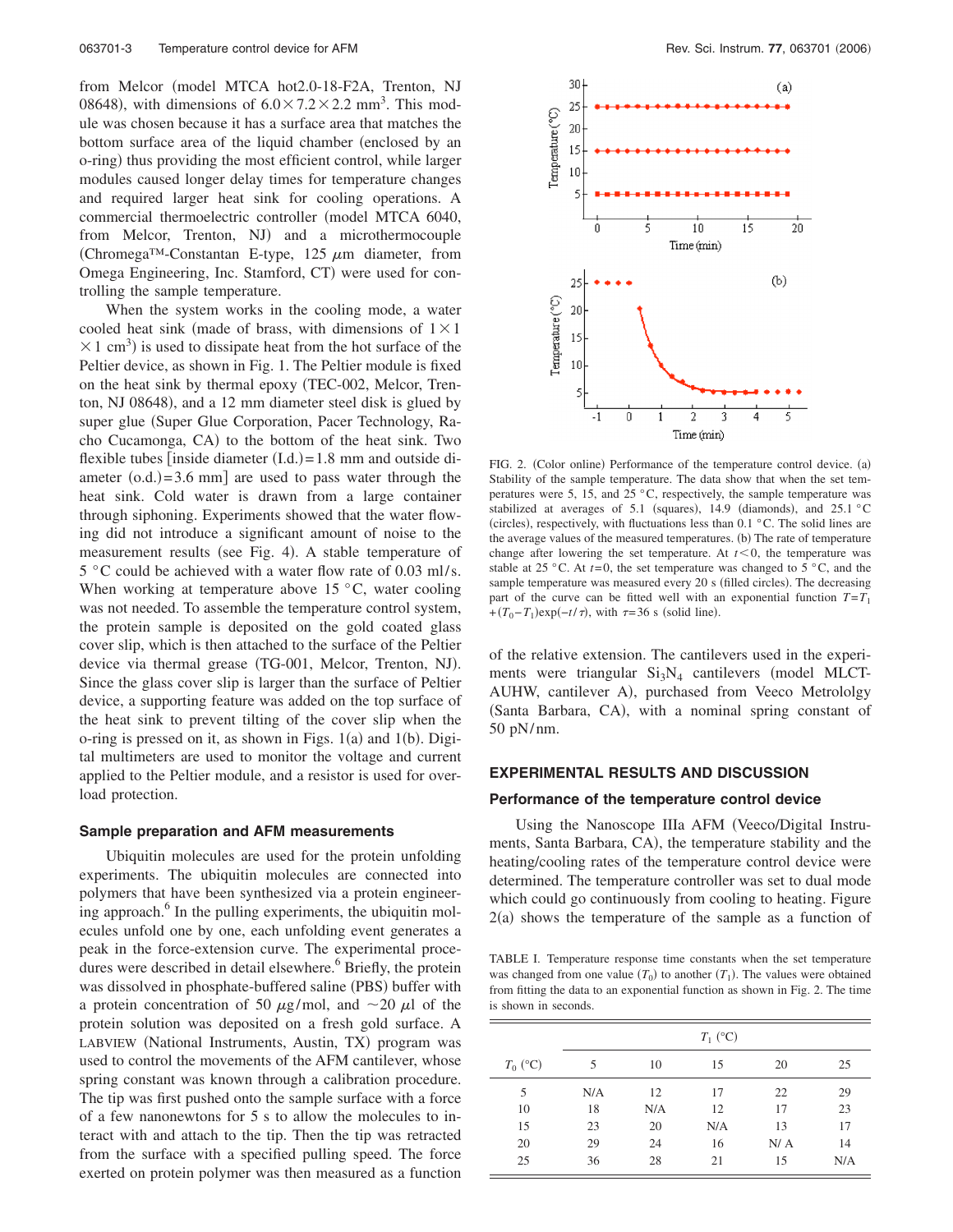

FIG. 3. (Color online) The measured force constant of an AFM cantilever at different temperatures. The force constant was determined by recording the thermal vibrations of the cantilever and applying the equipartition theorem (Ref. 31). Insets: The power spectrum of the cantilever's thermal vibrations at (a)  $5 \degree$ C and (b)  $45 \degree$ C. The solid curves are fitting of the data to the power spectrums of simple harmonic oscillators (Ref. 33).

time for three temperature settings. The temperature fluctuations are less than 0.1 °C in both cases. Another important parameter of the device is the rate at which the sample can be cooled or heated. Figure  $2(b)$  shows the temperature as a function of time after the set temperature was changed from 25 to 5  $\degree$ C. The curve can be approximately fitted to an exponential function,  $T = T_1 + (T_0 - T_1) \exp(-t/\tau)$ , with  $\tau = 36$  s. Table I lists the response time constants  $(\tau)$  measured for several different temperature changes. Since spring constants of the cantilevers directly affect the measured force values, each cantilever used in the experiments was calibrated before and after an experiment using the energy equipartition method.<sup>31</sup> Cantilevers were also calibrated at different temperatures to see if the spring constant was influenced by temperature change. Figure 3 shows the spring constant of a cantilever measured at several different temperatures, as well as the thermal vibration power spectrums at two temperatures. These results indicate that the spring constants of the cantilevers are not significantly affected by temperature changes in this temperature range.

## **Imaging of sputtered gold surface**

To determine the ability to perform high resolution imaging at different temperatures using the device, sputtered gold surfaces were imaged with the AFM. The gold film was first sputtered on a freshly cleaved mica surface, and then gold coated mica was glued to a glass cover slip with epoxy. A fresh and flat gold surface was obtained after the mica had been peeled off.<sup>5,6</sup> The imaging was carried out in water at various temperatures. As shown in Fig. 4, similar nanometer sized features were observed at different temperatures, indi-



FIG. 4. (Color online) AFM images of sputtered gold surface obtained at (a)  $5^{\circ}$ C and (b)  $25^{\circ}$ C. The images (not the same area of the sample) were acquired in pure water using the tapping mode (cantilever resonant frequency=9.35 kHz). Both images have a size of  $500 \times 500$  nm<sup>2</sup>.



FIG. 5. (Color online) Force vs distance curves from mechanical unfolding of polymeric ubiquitin molecules obtained at different temperatures. In the experiments, the ubiquitin octamer could be tethered between the surface and the tip at any two points on the chain, thus the number of unfolding events observed was different for each pulling. The level portion on the right side of each curve corresponds to zero force where the tethered polymer chain detached from the tip or the sample. The pulling speed was 1000 nm/s.

cating that the temperature control device did not significantly reduce the imaging capacities of the AFM.

### **Mechanical unfolding of ubiquitin molecules**

Figure 5 shows several forces versus distance curves from mechanical unfolding of ubiquitin molecules at different temperatures. The peaks in these curves represent the unfolding events of individual ubiquitin molecules. As can be seen from the figure, with the temperature control device operating, the unfolding forces of the protein molecules could still be readily determined from the force curves. The dependence of the unfolding forces on temperature is plotted in Fig. 6 which includes data acquired at two different pulling speeds. Each point in the graph is the average of a number of data points (see figure caption). Shown in Fig. 6 are also the distributions of the unfolding forces measured at two temperatures. These data show that the unfolding forces of ubiquitin have considerable fluctuations, a large part of which is due to the nature of the single molecule measurements, as suggested by Monte Carlo simulations.<sup>6</sup> According to a recent theory, the temperature dependence of the unfold-



FIG. 6. (Color online) The temperature dependence of the unfolding forces of ubiquitin molecules at pulling speeds  $v = 50$  nm/s (filled circles) and  $v$  $= 1000$  nm/s (filled squares). The unfolding forces decrease nearly linearly with temperature, as shown by the linear fits to the data (solid lines). Each point in the plot is the average of *n* force values obtained from the force curves (see Fig. 5). For  $v = 50$  nm/s,  $n = 38$ , 30, 43, 21, and 6, respectively, for the temperatures of 5, 15, 25, 35, and 45 °C. Similarly, *n*=79, 63, 62, 87, and 56 for *v*=1000 nm/s. Insets: Histograms of the measured force values. (a)  $v = 50$  nm/s, T=15 °C and (b)  $v = 1000$  nm/s, T=35 °C.